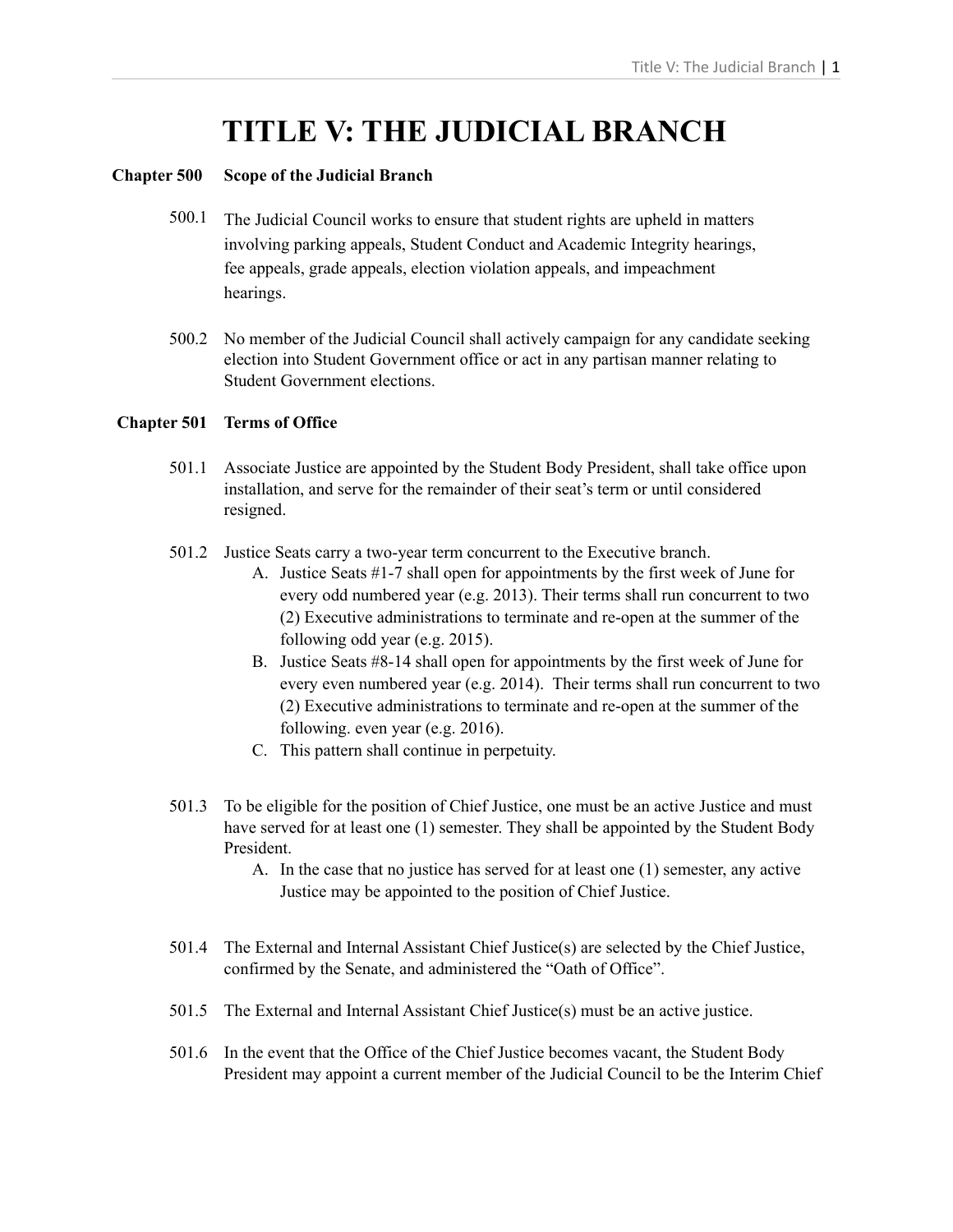Justice in accordance with Chapter 400.3, Section E within 5 business days of a vacancy of the Chief Justice.

- A. The term of an Interim Chief Justice shall not exceed 30 school days, as determined by the UCF Academic Calendar from the date of confirmation.
	- 1. This term may be extended through a resolution by the Student Body Senate following a request to the Senate, in writing, by the Student Body President.
- B. The Student Body President shall appoint a new permanent Chief Justice during the term of the Interim Chief Justice.
- C. In order to obtain the position of Interim Chief Justice, one must be an active Justice, appointed by the Student Body President, and be administered the "Oath of Office" by an active Justice.

## **Chapter 502 Powers and Duties of the Interim Chief Justice**

- 502.1 The Interim Chief Justice Shall:
	- A. Have the authority to remove any Justice who, confirmed a majority vote of the council, has a conflict of interest in any given case.
	- B. Be responsible for ensuring all elected and confirmed Student Government officials are given the "Oath of Office", either by themselves or another Justice.
	- C. Be responsible for scheduling and chairing or designating a chair for parking appeals.
	- D. Possess the authority to review, reverse, and remand any decisions made by the Election Commission during a campaign violation hearing, with two-thirds (2/3) consent of the Judicial Council.
	- E. Possess the authority to enter judicial review on any act, legislation or memorandum that they, or any other student, feels violates a higher document, with a two-thirds (2/3) consent of the Judicial Council.
		- 1. In the event that the Interim Chief Justice brings the case, or is directly involved in the case, they must recuse themselves from the hearing and appoint an active justice as chair.
		- 2. The majority opinion made by the Judicial Council following Judicial Review procedures is binding.
	- F. The Interim Chief Justice shall not have the authority to appoint an Assistant Chief Justice or resign any Justice.

## **Chapter 503 Powers and Duties of the Chief Justice**

- 503.1 The Chief Justice Shall:
	- A. Have the authority to any Justice who, confirmed by a majority vote of the Council, has a conflict of interest in any given case.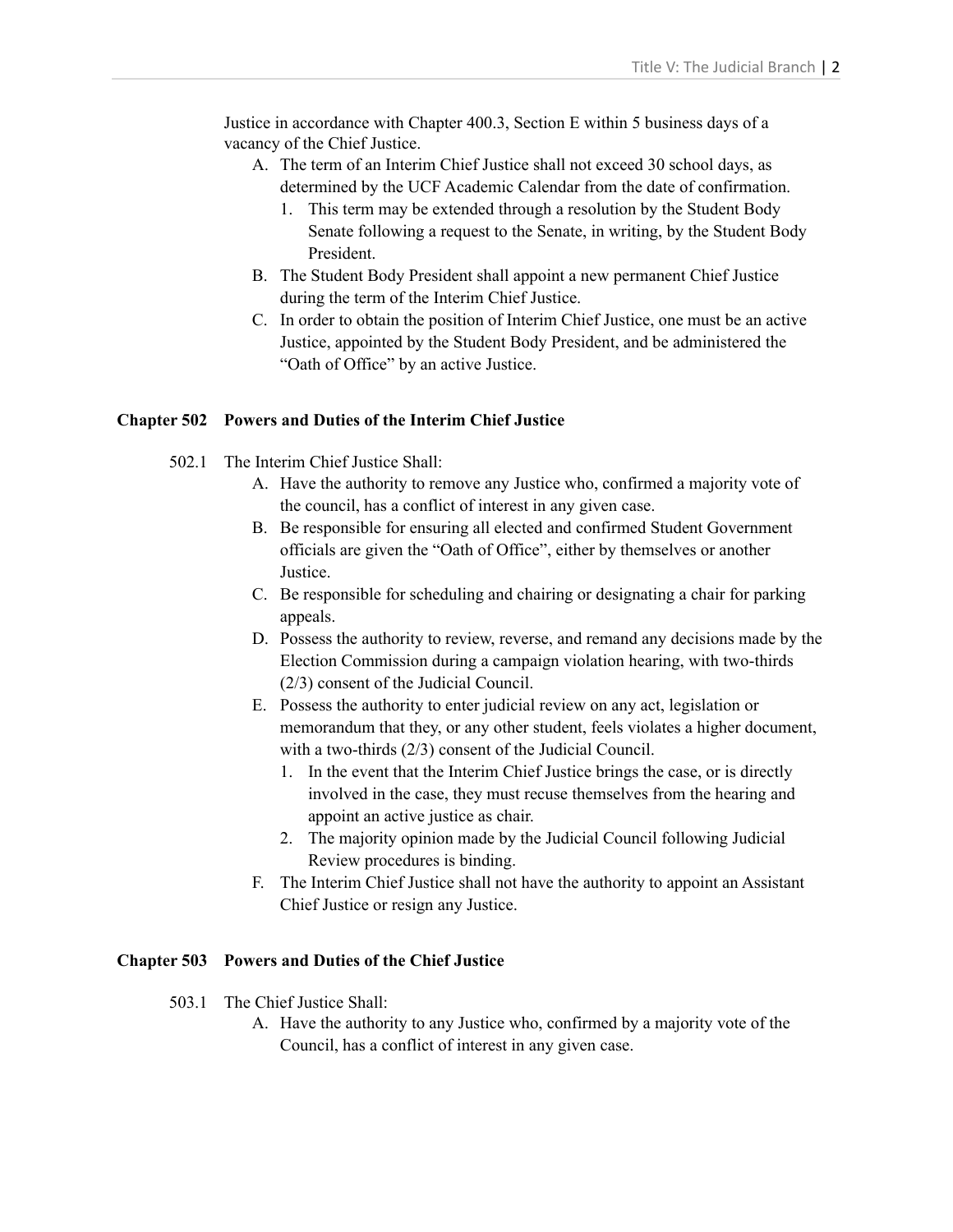- B. Be responsible for ensuring all elected and confirmed Student Government officials are given the "Oath of Office," either by themselves or by an Associate Justice.
- C. Be responsible for appointing active justices as Internal and External Assistant Chief Justice. All Justices shall be eligible for appointment. The appointment must be confirmed by a majority vote of the Student Body Senate.
- D. Have the authority to assign duties, pertaining to the position, not stipulated in Statutes to the Assistant Chief Justice(s), as necessary.
- E. Be able to remove the Internal and External Assistant Chief Justice at any time. If removed, the Internal or External Assistant Chief Justice is considered resigned from that position.
	- 1. The Chief Justice is required to submit the reason(s) for removal of the Assistant Chief Justice, in writing, to the Judicial Council and to the Senate Floor.
- F. Be responsible for scheduling and chairing and/or designating a chair for parking appeals.
- G. Possess the authority to review, reverse and remand any decisions made by the Election Commission during a Campaign Violation hearing, with two-thirds (2/3) consent of the Judicial Council.
- H. Possess the authority to enter judicial review on any act, legislation or memorandum that they, or any student, feel violates a higher document, with a two-thirds (2/3) consent of the Judicial Council.
	- 1. In the event that the Chief Justice brings the case, or is directly involved in the case, they must recuse themselves from the hearing.
	- 2. The Majority Opinion, made by the Judicial Council following Judicial Review procedures, is binding.
- I. The Chief Justice must oversee the execution of the retreat for the Judicial Branch.
- J. Schedule a Diversity Training Session, or appoint a designee to do so, to be held during Judicial retreat or within the first four (4) weeks of taking office.
- K. The Chief Justice shall notify all requested witnesses, so designated by the Council, of the occasion, time, and place of the proceedings no less than three (3) academic days before the scheduled hearing.

# **Chapter 504 Powers and Duties of the Assistant Chief Justices**

- 504.1 The External Assistant Chief Justice shall:
	- A. Assume all assigned responsibilities of the Chief Justice in their absence.
	- B. Be responsible for assisting the Chief Justice in judicial tasks deemed necessary.
	- C. Be responsible for overseeing the scheduling and presenting of all Judicial outreach presentations.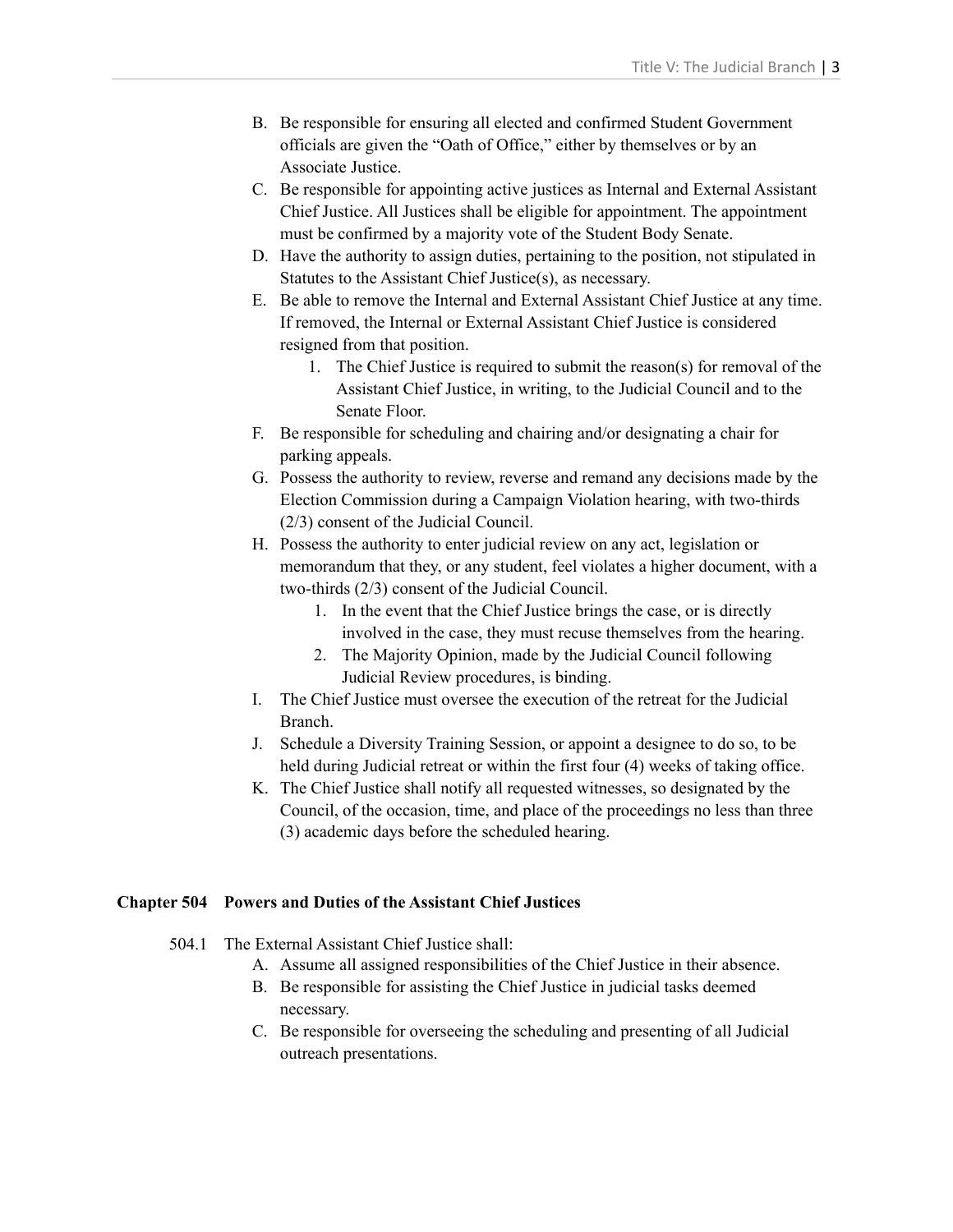- D. Be responsible for planning and facilitating the Student Government Leadership Council (SGLC) with the respective Executive and Legislative coordinators and the Internal Assistant Chief Justice.
- E. Plan at least two (2) outreach events per semester.
- 504.2 The External Assistant Chief Justice's term of office will expire with the term of the Chief Justice.
- 504.3 The Internal Assistant Chief Justice shall:
	- A. Assume all assigned responsibilities of the Chief Justice in their absence.
	- B. Be responsible for assisting the Chief Justice in judicial tasks deemed necessary.
	- C. Ensure the Judicial Council is up to date with internal proceedings.
	- D. Be responsible for maintaining an orientation and training file for the Judicial Council.
	- E. Be responsible for maintaining a file with all Justices biographical information. Keep record on file of all judicial proceedings, decisions, and official opinions.
	- F. Maintain attendance at hearings and Judicial Council meetings.
	- G. Notify the Chief Justice of an accumulation of absences of a member of the Judicial Council.
	- H. Be responsible for planning and facilitating the Judicial Leadership Council (JLC) with the External Assistant Chief Justice.
	- I. Assume the position of the Chief Justice in the case of vacancy.
- 504.4 The Internal Assistant Chief Justice's term of office will expire with the term of the Chief Justice.

#### **Chapter 505 Powers and Duties of the Judicial Council**

- 505.1 Justices shall be required to serve on several boards from across the University including, but not limited to:
	- A. Student Conduct Boards
	- B. Parking Appeals Boards
	- C. Grade Appeals Boards
	- D. Fiscal Administrative Decision Appeals Boards
- 505.2 The Student Conduct Process
	- A. All of the Justices of the Judicial Council shall be members of the Student Conduct and Academic Integrity Board from which students are chosen for Conduct and Academic Integrity Hearing Panels according to the Golden Rule.
	- B. All Justices shall be trained according to the guidelines put forth by the Golden Rule and the Constitution of the Student Body for the purpose of hearing Conduct and Academic Integrity cases.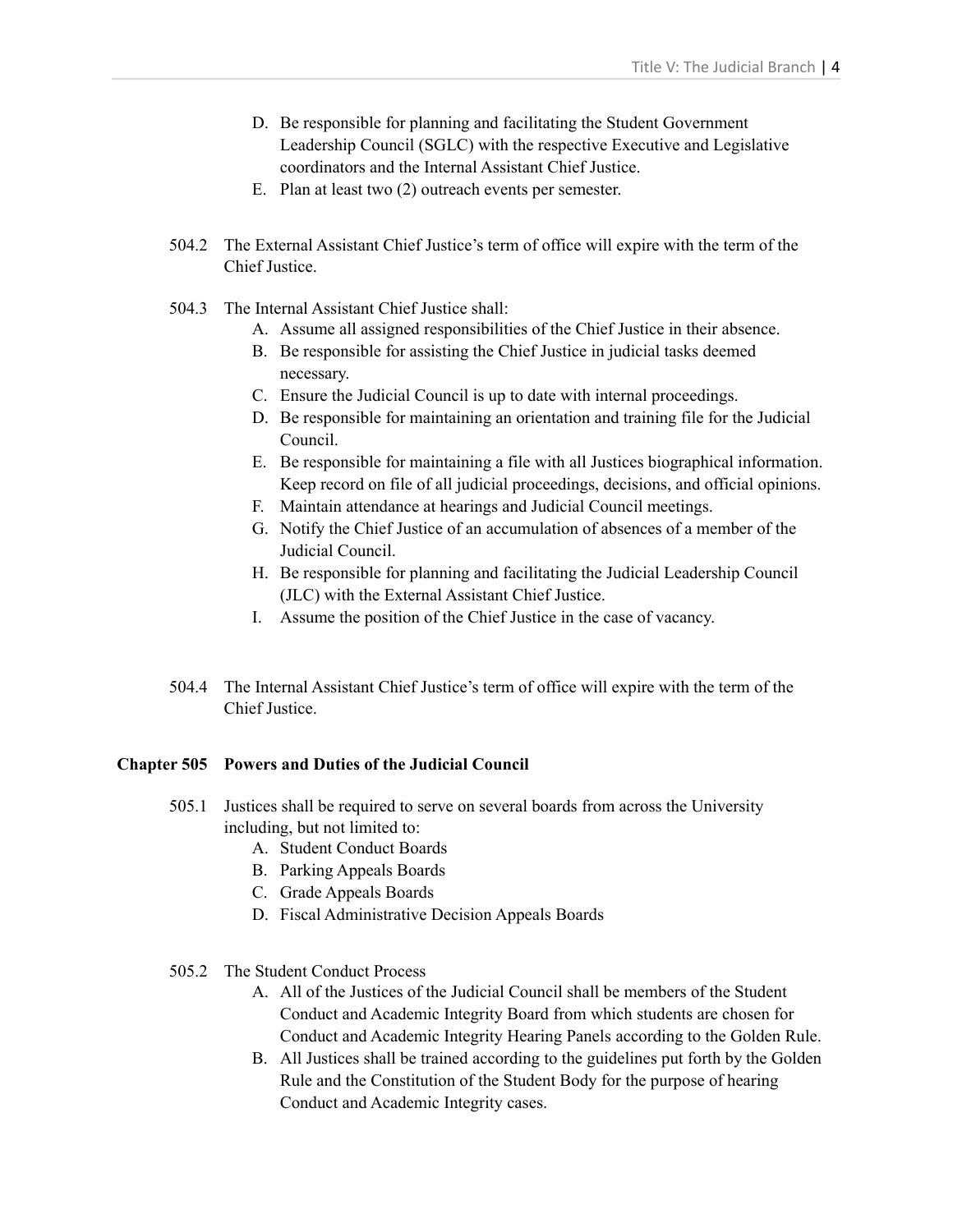- C. A Justice assigned to a Hearing Panel shall adhere to the provisions guaranteed to charged students or student organizations under the Constitution of the Student Body and the Golden Rule and shall not contravene the hearing procedures outlined in the Golden Rule.
- D. The records, notes, and official transcripts of student conduct procedures to which a Justice is privy shall be considered judicial in nature and exempt from Sunshine regulations according to the Student Body Statutes and the Golden Rule unless all parties consent in writing.
- E. All records, notes, and official transcripts of student conduct procedures are maintained by the Office of Student Conduct and Academic Integrity.
- 505.3 Student Grade Appeals
	- A. Determination of which Justices shall sit on a formed Student Grade Appeal Committee shall be based on an assignment by the Chief Justice at the request of the dean of the college in which the alleged offense has arisen.
		- 1. All Associate Justices have the ability to be chosen for a Student Grade Appeal Committee.
	- B. Justices hearing grade appeals shall adhere to all procedures of the college/school in which the dispute arises and all confidentiality requirements of the Golden Rule. Records may not be disclosed without written consent of both parties.

## 505.4 Parking Citation Appeals

- A. The Judicial Council shall be vested the authority to hear appeals based on the decision of the Parking Citation Appeals Committee.
	- 1. A case may only be heard if the grounds for the appeal are in accordance with the stipulations set forth in the UCF Parking Services Rules and Regulations.
- B. The Chief Justice shall contact the appellant within three (3) business days to schedule a hearing.
- C. In the event that the decision of the Parking Citation Appeals Committee is overturned by the Judicial Council, the Chief Justice shall submit the reasons in memo form to the Director of Parking Services and to the Judicial Council.
- 505.5 Fiscal Administrative Decision Appeals Boards
	- A. The Judicial Council shall be vested the authority to hear appeals based on fiscal administrative decisions made in the Legislative Branch.
		- 1. Including but not limited to, funding and probation decisions for Registered Student Organizations or individuals made by the Legislative Branch.
	- B. The appellant shall contact the Chief Justice to initiate the process within ten (10) business days that the administrative decision was handed down.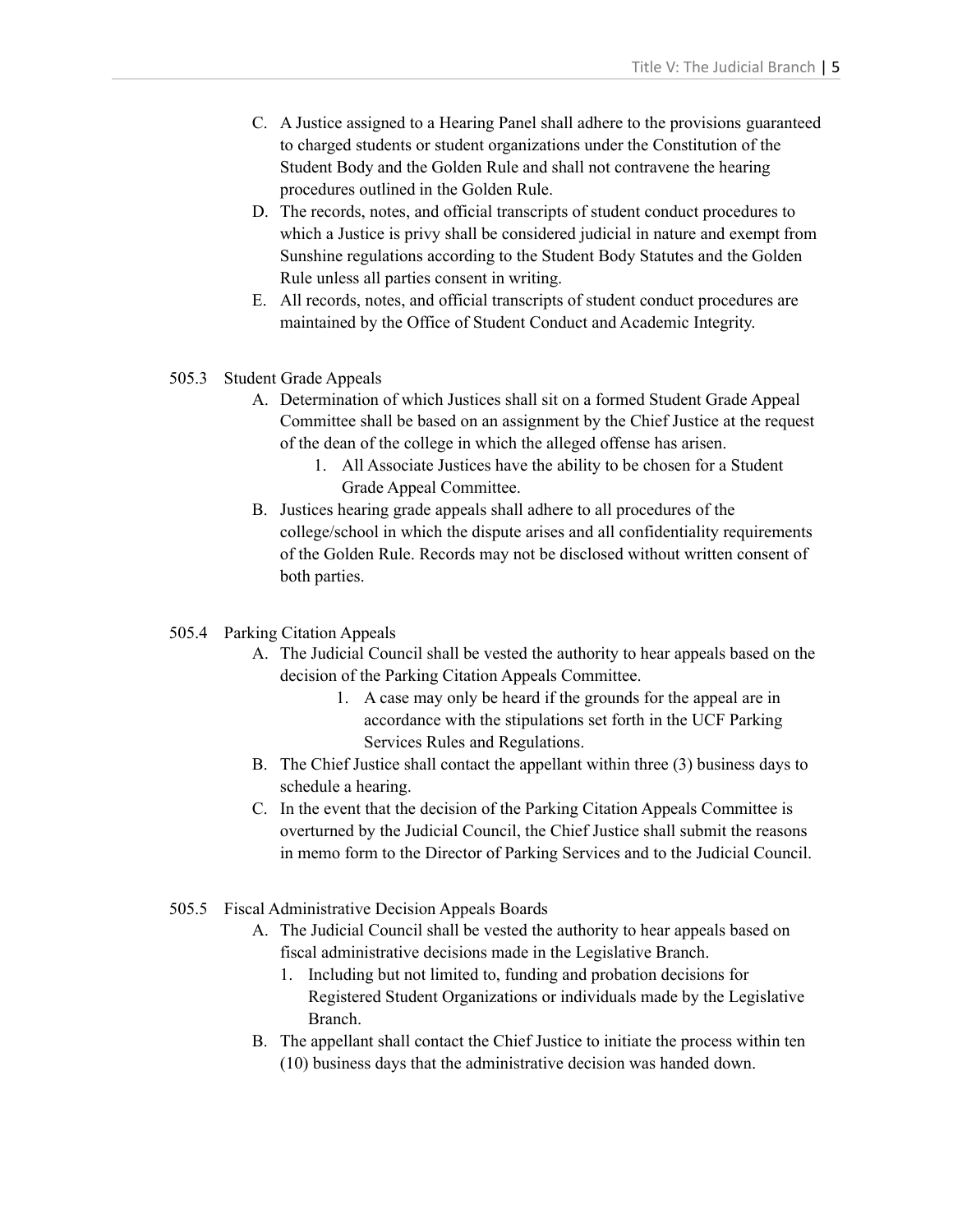- C. If the appeal is determined valid, the Chief Justice shall contact the appellant within three (3) business days of the appellant's initial contact to schedule a hearing.
- D. The Judicial Council must schedule such hearings within ten (10) business days upon receiving notification of the appeal.
- E. In the event that the decision of one of the administrative authorities is overturned by the Judicial Council, the Chief Justice shall submit the reasons in memorandum form to the head of the authority in question within three (3) business days and remand back to the Legislative Branch.
- 505.6 Appeals of Caucus Votes of No-Confidence
	- A. The Judicial Council shall be vested the authority to hear appeals of Caucus votes of No-Confidence brought against Chairs and Vice Chairs.
	- B. The appellant shall bring an appeal of a vote of No-Confidence through written communication with the Chief Justice within three (3) business days following the vote
	- C. The Judicial Council shall convene a hearing within ten (10) business days following the request for appeal.
		- 1. Justices who are members of the Caucus led by the Chair or Vice Chair in question, shall recuse themselves from any matter regarding the appellant's appeal.
	- D. Upon a decision from the Judicial Council, the Chief Justice shall submit the reasons in memorandum form to the Senate President and Senate President Pro Tempore within three (3) business days.
- 505.7 If the Chief Justice is unavailable to fulfill their duty of administering the "Oath of Office," it may be administered by any member of the Judicial Council.
- 505.8 Adhere to all rules outlined in the Judicial Rules of Procedure.
- 505.9 Judicial Quorum
	- A. Quorum for an official meeting of the Judicial Council shall consist of a minimum of four (4) Justices and the Chief Justice. Quorum for Student Government hearings shall be set at fifty percent (50%) plus one (1) of the current membership.
	- B. The Judicial Rules of Procedures shall provide guidance on the removal of an Associate Justice from office for absences.

# **Chapter 506 Student and Organizational Rights**

506.1 No right guaranteed by the Constitution of The United States, the State of Florida, or the University of Central Florida, shall be abridged by any Judicial proceeding.